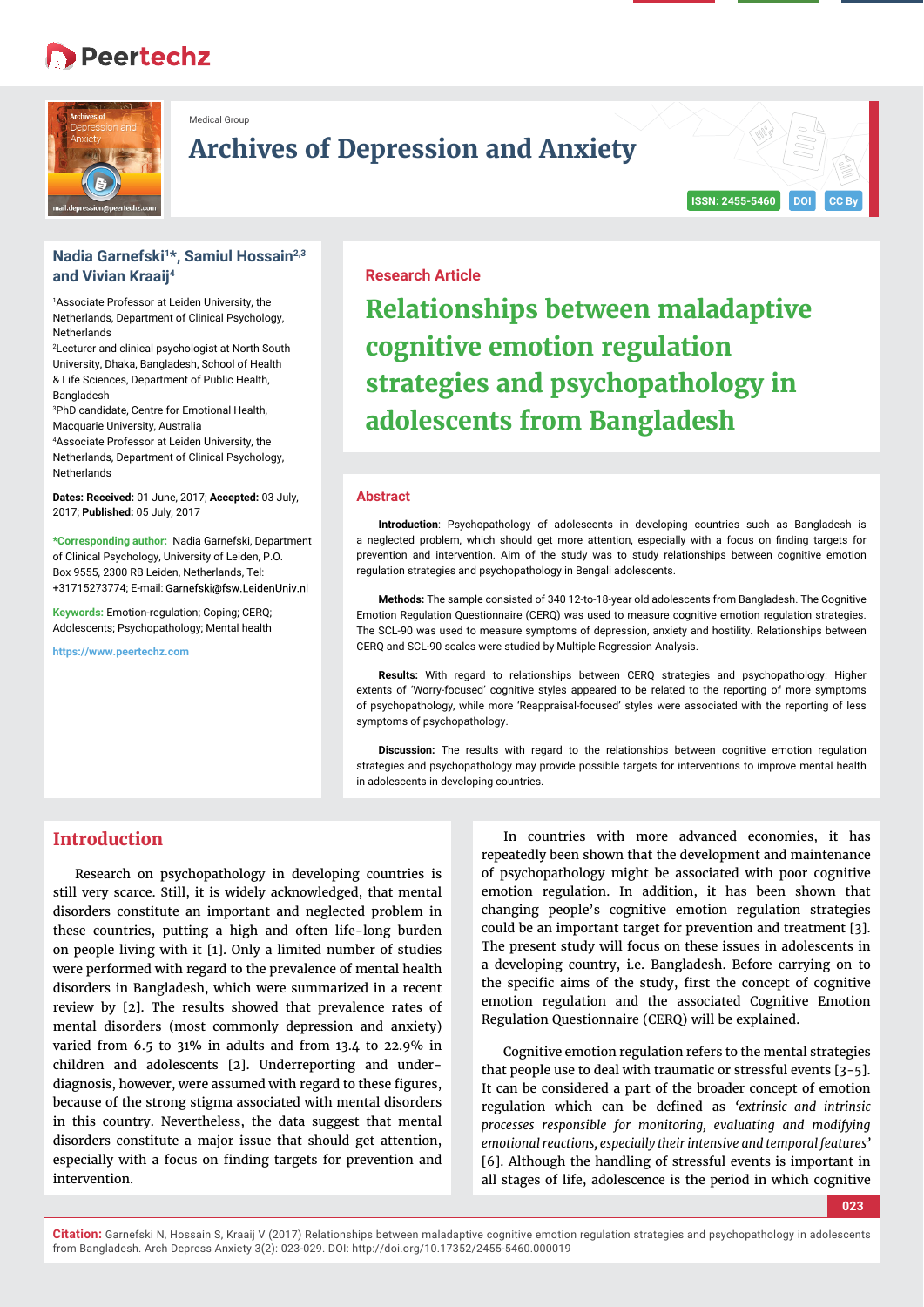emotion regulation skills are acquired. It has repeatedly been suggested that the cognitive strategies that adolescents use to manage their stressors might be related to the development of psychopathological problems [7]. Therefore, insight into the specific cognitive emotion regulation strategies that adolescents use, and into the way that they are associated with maladjustment, might give important information for prevention and intervention of psychopathology in this age group.

In 2001 the Cognitive Emotion Regulation Questionnaire (CERQ) was developed [4]. The CERQ is a self-report questionnaire assessing which specific cognitive emotion regulation strategies people use to handle threatening or stressful events. Nine cognitive emotion regulation strategies are distinguished by the CERQ on theoretical and empirical bases, each referring to people's cognitions or thoughts after they have experienced threatening or stressful events [4], was the first paper in which the nine strategies were described: '*Self-blame,* referring to thoughts of putting the blame of what you have experienced on yourself; *Other-blame,* referring to thoughts of putting the blame of what you have experienced on the environment or another person; *Rumination or focus on thought,* referring to thinking about the feelings and thoughts associated with the negative event; *Catastrophizing,* referring to thoughts of explicitly emphasizing the terror of what you have experienced; *Putting into Perspective,* referring to thoughts of brushing aside the seriousness of the event / emphasizing the relativity when comparing it to other events; *Positive Refocusing,*  referring to thinking about joyful and pleasant issues instead of thinking about the actual event; *Positive Reappraisal,* referring to thoughts of creating a positive meaning to the event in terms of personal growth; *Acceptance,* referring to thoughts of accepting what you have experienced and resigning yourself to what has happened and *Refocus on Planning,* referring to thinking about what steps to take and how to handle the negative event'.

Since its development, the CERQ has been translated into several languages. These languages include among others: Dutch [8], English [4], Spanish [9], Italian [10], Turkish [11,12], Persian [13,14], Chinese [15], French [16], German [17], Hungarian [18] and Romanian [19]. One consistent finding across these studies is that good psychometric properties are observed for the instrument. A second consistent finding across countries is that, generally speaking, more psychopathology is observed in people using specific maladaptive cognitive strategies like self-blame, rumination, and catastrophizing, while less psychopathology is observed in people using specific adaptive strategies like positive re-appraisal or positive refocusing. An important conclusion from cognitive emotion regulation research is therefore that interventions should teach people to replace maladaptive strategies like rumination or catastrophizing by more adaptive strategies like positive reappraisal.

Until now, we do not know anything about the use of cognitive emotion regulation strategies and their associations with psychopathology in a developing country like Bangladesh. Therefore, the aim of the present study is to study relationships

between cognitive emotion regulation strategies and psychopathology in Bengali adolescents. With this research, we hope to find targets for psychological interventions for youngsters with psychopathology in developing countries like Bangladesh. We expect that although adolescents from developing countries may differ in the reporting of certain strategies from other countries, the type of the relationships between specific cognitive emotion regulation strategies and psychopathology remains the same as in other countries. Before performing analyses to answer the main question, factor structure and psychometric properties of the Bengali version of the CERQ were investigated.

# **Methods**

### **Participants**

The sample consisted of 340 12-to-18-year old adolescents (mean age  $14$  years and  $4$  months; SD=1.59), attending a secondary or higher secondary private school in Dhaka (Bangladesh). According to the educational system in Bangladesh, higher secondary school refers to preuniversity level, whereas secondary school can be described as intermediate to higher vocational education. The sample consisted of 272 females (80.0%) and 330 pupils (97.1%) had an Islamic religious background (97.1%).

## **Procedure**

The study was performed at two secondary schools and one higher secondary school in Dhaka, the capital of Bangladesh. Initially, four schools had been approached for participation, by writing them an invitation letter. They were selected by convenience sampling. One of them did not respond to the invitation. Students completed a written questionnaire during school hours. They were supervised by a teacher and a post-graduate psychologist. The students were guaranteed anonymity in relation to their parents, teachers, and fellow students. Prior to data collection, a written informed consent was obtained from the participants. In addition, oral consent from the parent or guardian was obtained. Three participants withdrew from the study. The study was conducted under the responsibility and supervision of researchers from Leiden University, The Netherlands.

The study procedures were approved by the Ethics Committee of the Institute of Psychology, Leiden University and conform to the provisions of the declaration of Helsinki.

### **Instruments**

**Cognitive emotion regulation strategies:** Cognitive emotion regulation strategies were measured by the Cognitive Emotion Regulation Questionnaire (CERQ) [4], translated into Bengali by using the translation-back-translation method. The CERQ is a self-report questionnaire assessing what people think after the experience of threatening or stressful events. The CERQ consists of 36 items and has nine conceptually different subscales: Self-blame, Other-blame, Rumination, Catastrophizing, Putting into perspective, Positive refocusing, Positive reappraisal, Acceptance, and Planning*.* Each subscale

**Citation:** Garnefski N, Hossain S, Kraaij V (2017) Relationships between maladaptive cognitive emotion regulation strategies and psychopathology in adolescents from Bangladesh. Arch Depress Anxiety 3(2): 023-029. DOI: http://doi.org/10.17352/2455-5460.000019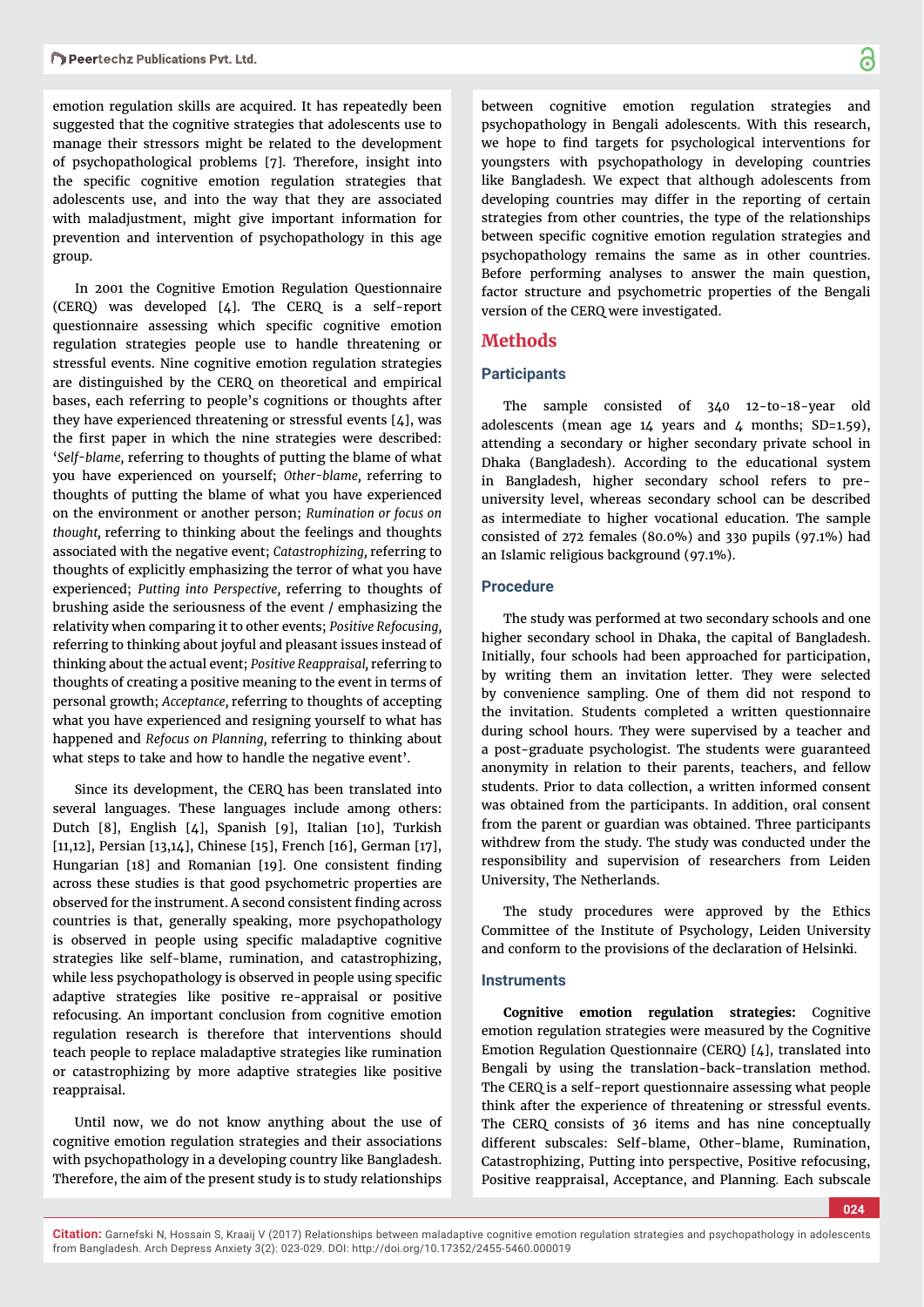consists of 4 items. Answer categories range from 1 (never) to 5 (always). A subscale score can be obtained by adding up the four items (range: from 4 to 20), indicating the extent to which a certain cognitive emotion regulation strategy is used. It has been shown that the alpha-reliabilities of the subscales range from .68 to .83, with five of the alpha's higher than .80  $[3,4]$ .

**Symptoms of Depression, Anxiety, and Hostility:** Symptoms of Depression, Anxiety, and Hostility were measured by three subscales of the SCL-90 [20], translated into Bengali by using the translation-back-translation method. The Depression subscale consists of 15 items, referring to the extent to which the participants report symptoms of depression (one of the original 16 items was dropped; this was the item concerning loss of sexual interest; it was dropped because of the age of the subjects). The Anxiety subscale consists of 10 items, referring to the extent to which participants report symptoms of anxiety. The Hostility scale consists of 6 items, referring to the extent to which participants report symptoms of hostility. Answer categories of the items range from 1 (not at all) to 5 (very much). Scale scores are obtained by summing the items belonging to the scale. Previous studies have reported good psychometric properties and strong convergent validity with other conceptually related scales [20].

# **Data analysis**

First the factor structure of the CERQ-Bengali was analysed by Factor Analysis. Cronbach's alpha reliabilities of all scales were calculated. Means and standard deviations of all scales were provided. Bivariate relations among CERQ scales and Depression, Anxiety, and Hostility scales were analysed by Pearson correlations. Multivariate relationships between CERQ scales and Depression, Anxiety, and Hostility scales were analysed by Multiple Regression Analysis (method: stepwise).

A power analysis was performed to determine the sample size needed. Based on a medium large effect size (f) of 0.40, a two-sided alpha of .05 and a power of .80, a minimum of 115 adolescents with completed questionnaires are needed in order to perform a Multiple Linear Regression Analysis with nine predictors. Taking into account the possibility that 10% might not complete the questionnaire after they were approached, it was determined that at least 130 adolescents had to be included in the study. However, the aim was to include even more adolescents, to increase the power. We eventually succeeded in including 340 adolescents.

## **Results**

#### **Factor structure of the CERQ-Bengali**

Factor Analysis was performed on the CERQ items by Principal Axis Factoring with Varimax rotation. Three factors were extracted, on basis of the eigenvalue > 1 criterion, with a total variance explained of 38.5%1 . Communalities of the variables were all .20 and higher, except 3 of the 4 Other-blame items, which had communalities of .10 and lower. Because the Other-blame scale had a non-acceptable Cronbach's alpha

reliability (next paragraph), it was decided to omit the items of this scale from the analysis. In the new factor analysis again three factors were extracted, with a total variance explained of 39.4%. The results are presented in Table 1.

#### **Table 1:** Factor structure of the Bangla version of the CERQ: items listed by a priori assignment to subscales (without Other-blame).

|                                                                                               |       | <b>Factor loadings</b> |     |  |
|-----------------------------------------------------------------------------------------------|-------|------------------------|-----|--|
| <b>Items</b>                                                                                  |       | Ш.                     | Ш   |  |
| Self-blame                                                                                    |       |                        |     |  |
| I feel that I am the one to blame for it                                                      |       | .39                    |     |  |
| I feel that I am the one who is responsible for what has<br>happened                          |       | .46                    |     |  |
| I think about the mistakes I have made in this matter                                         |       | .62                    |     |  |
| I think that basically the cause must lie within myself                                       |       | .53                    |     |  |
| <b>Rumination</b>                                                                             |       |                        |     |  |
| I often think about how I feel about what I have experienced                                  |       | .56                    |     |  |
| I am preoccupied with what I think and feel about what I have<br>experienced                  |       | .65                    |     |  |
| I want to understand why I feel the way I do about what I have<br>experienced                 |       | .52                    |     |  |
| I dwell upon the feelings the situation has evoked in me                                      |       | .69                    |     |  |
| Catastrophizing                                                                               |       |                        |     |  |
| I often think that what I have experienced is much worse than<br>what others have experienced |       | .44                    |     |  |
| I keep thinking about how terrible it is what I have experienced                              |       | .71                    |     |  |
| I often think that what I have experienced is the worst that can<br>happen to a person        |       | .54                    |     |  |
| I continually think how horrible the situation has been                                       | (59)  | .29                    |     |  |
| <b>Positive refocusing</b>                                                                    |       |                        |     |  |
| I think of nicer things than what I have experienced                                          | .46   |                        |     |  |
| I think of pleasant things that have nothing to do with it                                    | .55   |                        |     |  |
| I think of something nice instead of what has happened                                        | .63   |                        |     |  |
| I think about pleasant experiences                                                            | .71   |                        |     |  |
| <b>Refocus on planning</b>                                                                    |       |                        |     |  |
| I think of what I can do best                                                                 | .51   |                        |     |  |
| I think about how I can best cope with the situation                                          | .60   |                        |     |  |
| I think about how to change the situation                                                     | .50   |                        |     |  |
| I think about a plan of what I can do best                                                    | .69   |                        |     |  |
| Positive reappraisal                                                                          |       |                        |     |  |
| I think I can learn something from the situation                                              | .42   |                        |     |  |
| I think that I can become a stronger person as a result of what<br>has happened               | .42   |                        |     |  |
| I think that the situation also has its positive sides                                        | .50   |                        |     |  |
| I look for the positive sides to the matter                                                   | .59   |                        |     |  |
| <b>Putting into perspective</b>                                                               |       |                        |     |  |
| I think that it all could have been much worse                                                | .34   |                        |     |  |
| I think that other people go through much worse experiences                                   | .38   |                        |     |  |
| I think that it hasn't been too bad compared to other things                                  | .49   |                        |     |  |
| I tell myself that there are worse things in life                                             |       |                        |     |  |
| Acceptance                                                                                    |       |                        |     |  |
| I think that I have to accept that this has happened                                          |       |                        | .73 |  |
| I think that I have to accept the situation                                                   |       |                        | .57 |  |
| I think that I cannot change anything about it                                                | (.52) |                        | .05 |  |
| I think that I must learn to live with it                                                     | (.39) |                        | .22 |  |
|                                                                                               |       |                        | 025 |  |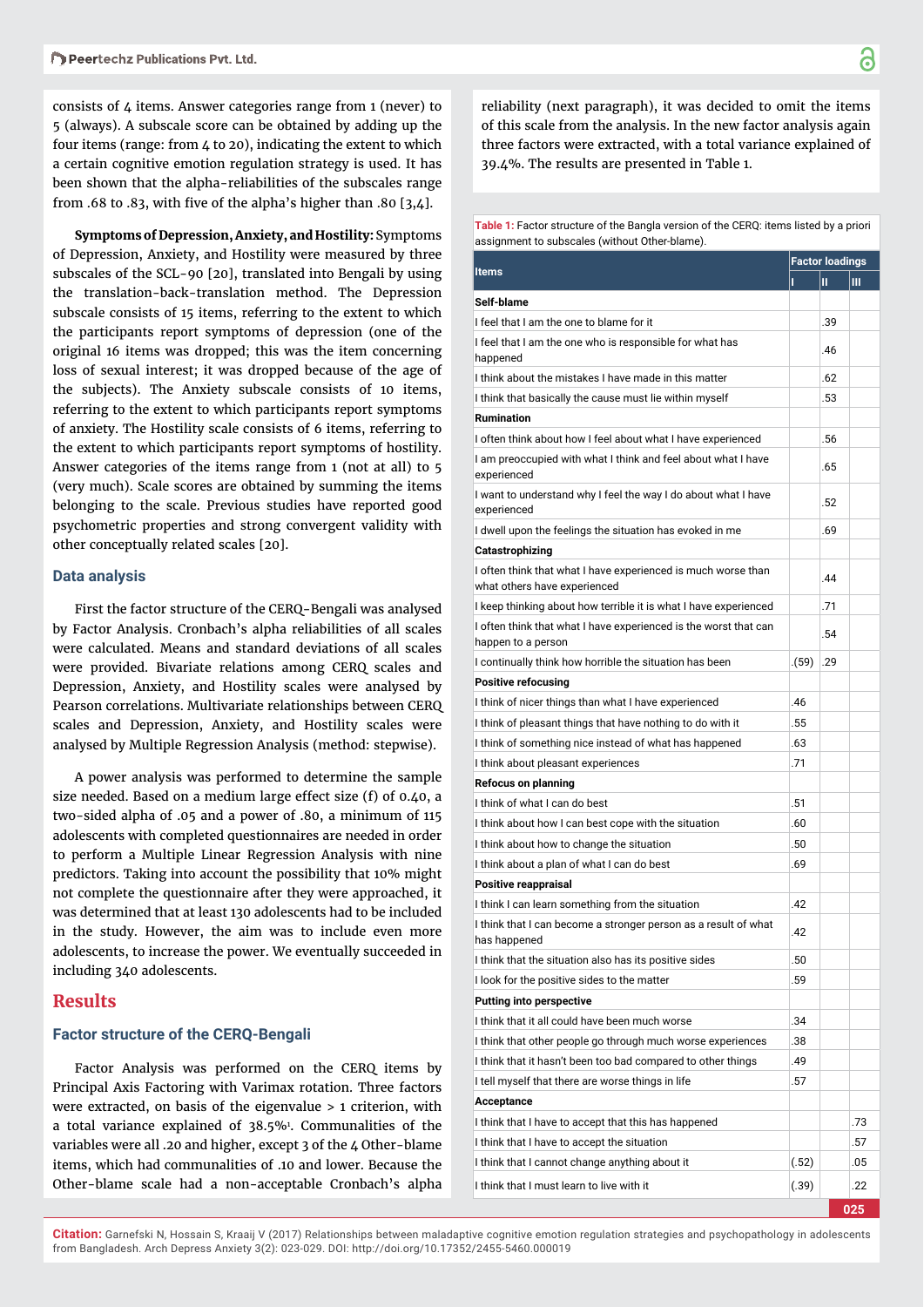The first factor reflected the four 'Reappraisal-focused' strategies: Positive refocusing, refocus on Planning, Positive reappraisal, and Putting into Perspective. Factor loadings of the variables of these scales ranged from .34 to .71. None of the items had high(er) loadings on another factor. The second factor reflected the three 'Worry-focused' strategies: Selfblame, Rumination, and Catastrophizing. The majority of items ranged from .38 to .71. Only one of the Catastrophizing items (item 35) loaded higher on the first 'more adaptive' factor, with a factor loading of .60, than on its own factor (.29). This finding will be further explored in the reliability analyses. The third factor was more difficult to interpret. Two items of the acceptance scale loaded high on this factor (.73 and .57), but the other two items (20 and 29) did not. Also this finding will be further explored in the reliability analysis.

1 Also Factor analyses with other number of factors were performed, among which an eight and nine factor solution. In all analyses the same three main factors showed up. The three factor solution therefore not only fulfilled the scree criterion, but also was the best interpretable solution. The original nine factor solution from Garnefski et al (2001) could not be confirmed by confirmatory factor analysis.

\_\_\_\_\_\_\_\_\_\_\_\_\_\_\_\_\_\_\_\_\_\_\_\_\_\_\_\_\_\_\_\_\_\_

## **Reliabilities, means and standard deviations**

First, Cronbach's alpha reliabilities were computed for the nine original CERQ subscales (Table 2). In correspondence with the factor analysis results, the reliability of the scale Other-blame was unacceptably low. Therefore, this scale was omitted from further analyses. Reliabilities of the other eight scales ranged from acceptable (.62; Acceptance) to good (.77; Rumination, Planning), which could be considered satisfactory, considering the number of items per scale  $(4)$ . For all but one scale deleting items did not lead to improvement of the alpha reliability. Only for the Acceptance scale, deleting two items lead to the improved alpha of .72. Because also in the factor analysis these two items did not have their highest loading on the same factor as the other two items, it was decided to work further with the two-item scale for Acceptance. With regard to Catastrophizing (showing mixed findings in the Factor Analysis), no further improvements could be made by removing items. Therefore, it was decided to keep the four items of this scale.

In addition to the original CERQ subscales, two composite scales were constructed, corresponding with the Factor Analysis results. The first composite scale included the items of the four subscales that had high loadings on the first factor: Positive refocusing, refocus on Planning, Positive reappraisal, and Putting into Perspective. This scale was called the 'Total Reappraisal-focused' emotion regulation scale. The second composite scale included the items of the four subscales that had high loadings on the second factor of the Factor Analysis: Self-blame, Rumination, and Catastrophizing. This scale was called the 'Total Worry-focused' emotion regulation scale. High reliabilities were found for both the 'Total Reappraisalfocused' (.90) and the 'Total Worry-focused' (.87) composite scales.

With regard to the SCL-90 Depression, Anxiety, and Hostility scales, Cronbach's alpha reliabilities were .80, .86, and .69, respectively.

Means and standard deviations of all scales are provided in table 3, including number of items, possible and actual range of the scale scores. The cognitive emotion regulation strategy that was reported most often was Refocus on planning and the cognitive emotion regulation strategy that was reported least often was Self-blame.

#### **Pearson correlations**

Pearson correlations among original CERQ subscales ranged between .31 (Acceptance and Positive refocusing) and .73 (Refocus on Planning and Positive Reappraisal) with a mean Pearson correlation coefficient of .52 (Table 4). This indicates moderate to strong correlations among the subscales (Table 2).

#### **Table 2:** Reliabilities of the CERQ scales.

| <b>CERQ</b> scale                                   | Alpha<br>reliability | Improvement by deleting items?                     |
|-----------------------------------------------------|----------------------|----------------------------------------------------|
| 1.Self-blame                                        | .68                  | No                                                 |
| 2.Acceptance                                        | .62                  | By deleting items 20 and 29,<br>improvement to .72 |
| 3.Rumination                                        | .77                  | No                                                 |
| 4. Positive refocusing                              | .74                  | No                                                 |
| 5.Planning                                          | .77                  | No                                                 |
| 6. Positive reappraisal                             | .67                  | No.                                                |
| 7. Putting into perspective                         | .67                  | No                                                 |
| 8. Catastrophizing                                  | .63                  | No                                                 |
| 9. Blaming others                                   | .52                  | No                                                 |
| Total 'Reappraisal focused'<br>strategies (4,5,6,7) | .90                  | <b>No</b>                                          |
| Total 'Worry focused' strategies<br>(1,3,8)         | .87                  | No                                                 |

#### **Table 3:** Means and Standard deviations.

| <b>Scales</b>                    | M       | <b>SD</b> | <b>Number of</b><br><b>items</b> | <b>Possible</b><br>Range | <b>Actual</b><br>range |
|----------------------------------|---------|-----------|----------------------------------|--------------------------|------------------------|
| Self-blame                       | 8.31    | 3.54      | 4                                | $4 - 20$                 | $4 - 19$               |
| Rumination                       | 10.38   | 4.29      | 4                                | $4 - 20$                 | $4 - 20$               |
| Catastrophizing                  | 8.60    | 3.61      | 4                                | $4 - 20$                 | $4 - 19$               |
| Positive refocusing              | 10.80   | 4.19      | 4                                | $4 - 20$                 | $4 - 20$               |
| Refocus on planning              | 1241    | 4.33      | 4                                | $4 - 20$                 | $4 - 20$               |
| Positive Reappraisal             | 10.37   | 3.89      | 4                                | $4 - 20$                 | $4 - 20$               |
| Putting into perspective         | 9.04    | 3.67      | 4                                | $4 - 20$                 | $4 - 20$               |
| Acceptance                       | $9.98*$ | 474       | $2*$                             | $4 - 20$                 | $4 - 20$               |
| <b>Total Reappraisal focused</b> | 42 61   | 13.58     | 16                               | 16-80                    | 16-75                  |
| <b>Total Worry focused</b>       | 27.30   | 10.18     | 12                               | $12 - 60$                | 12-55                  |
| Depressive symptoms              | 17.87   | 11.51     | 15                               | $0 - 60$                 | $0 - 55$               |
| Anxiety symptoms                 | 9.05    | 6.70      | 10                               | $0 - 50$                 | $0 - 36$               |
| Hostility symptoms               | 4.67    | 4.28      | 6                                | $0 - 30$                 | $0 - 24$               |

\*The two 'missing' scores of the Acceptance scale were replaced by the average of the two remaining scores to obtain a scale score with a possible range from 4 to 20.

**026**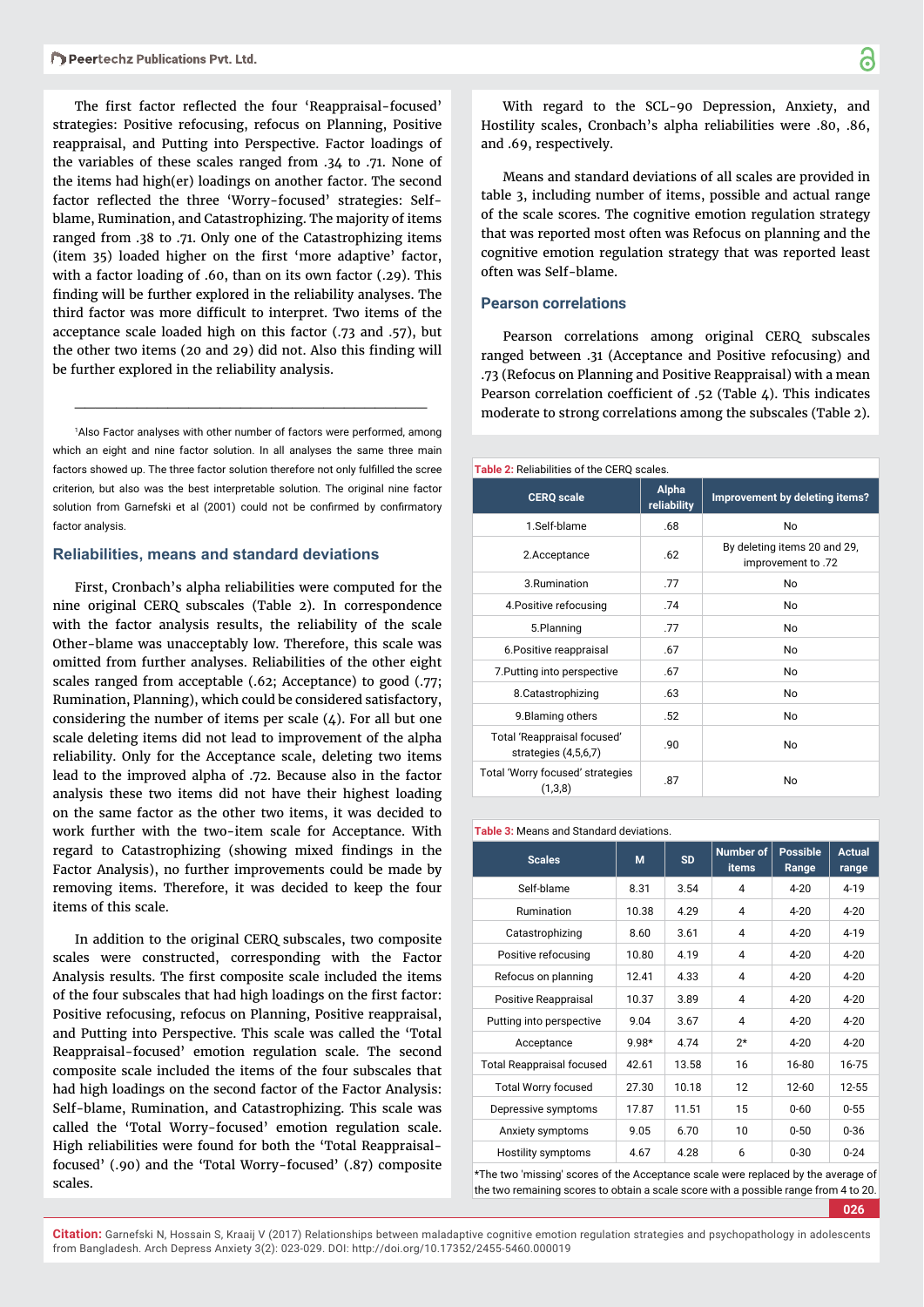Pearson correlation between the two composite scales was .65. In addition, correlations between CERQ scales and depression, Anxiety, and Hostility scales are presented in table 4.

# **Multiple regression analysis with separate CERQ scales as 'predictors'**

To study the extent to which symptoms of depression, anxiety, and hostility were predicted by the separate cognitive emotion regulation strategies, Multiple Regression Analyses (Method: stepwise) was performed with depression, anxiety, and hostility as dependent variables and the eight separate CERQ subscales as independent variables (Table 5).

All three regression models were significant ( $p < 0.001$ ). Percentages of explained variance were 45% for the prediction of Depression scores, 37% for the prediction of Anxiety scores, and 19% for the prediction of Hostility. With regard to Depression, significant positive 'predictors' were Rumination, Self-blame, and Catastrophizing, and a significant negative 'predictor' was 'Positive Reappraisal. With regard to Anxiety, the same significant 'predictors' were found, with the exception of Self-blame, which was not a significant predictor of Anxiety. With regard to Hostility, only Rumination and catastrophizing were significant 'predictors'.

# **Multiple regression analysis with the composite scales as 'predictors'**

To study the extent to which symptoms of depression, anxiety, and hostility were predicted by the two composite scales, three other Multiple Regression Analyses (Method: stepwise) were performed with the 'Total Positively Focused' scale and the 'Total Worry Focused' scales as independent variables (Table 6). Again, all three regression models were significant ( $p$ <0.001). Percentages of explained variance were 45%, 34% and 19% for the prediction of Depression, Anxiety,

| Table 4: Pearson correlations among CERQ scales and between CERQ scales and |
|-----------------------------------------------------------------------------|
| Depression, Anxiety, and Hostility scales.                                  |

| <b>CERQ subscales</b>                                                                                                                                                                                                                                                                            | 1.  | 2.                       | 3.  | 4.  | 5.                   | 6.      | 7.  | 8.     | 9.  | 10. |
|--------------------------------------------------------------------------------------------------------------------------------------------------------------------------------------------------------------------------------------------------------------------------------------------------|-----|--------------------------|-----|-----|----------------------|---------|-----|--------|-----|-----|
|                                                                                                                                                                                                                                                                                                  |     |                          |     |     |                      |         |     |        |     |     |
| 1.Self-blame                                                                                                                                                                                                                                                                                     | --  | $\overline{\phantom{a}}$ | --  | --  | --                   |         |     | --     | --  | --  |
| 2.Rumination                                                                                                                                                                                                                                                                                     | .70 | --                       | --  | --  | --                   | --      | --  | --     | --  | --  |
| 3. Catastrophizing                                                                                                                                                                                                                                                                               | .65 | .71                      | --  | --  | --                   | --      |     | --     | --  | --  |
| 4. Positive refocusing                                                                                                                                                                                                                                                                           | .36 | .42                      | .41 | --  | --                   | --      | --  | --     | --  | --  |
| 5. Refocus on planning                                                                                                                                                                                                                                                                           | .51 | .53                      | .50 | .68 | --                   | --      | --  | --     | --  | --  |
| 6. Positive reappraisal                                                                                                                                                                                                                                                                          | .47 | .53                      | .56 | .56 | .73                  | ÷-      | --  | --     | --  | --  |
| 7. Putting into perspective                                                                                                                                                                                                                                                                      | .45 | .54                      | .65 | .52 | .57                  | .64     | --  | --     |     | --  |
| 8. Acceptance (2 item<br>scale)                                                                                                                                                                                                                                                                  | .47 | .39                      | .37 | .31 | .48                  | .48     | .44 |        |     |     |
| 9. Total Reappraisal<br>focused                                                                                                                                                                                                                                                                  | .53 | .59                      | .62 | .83 | .89                  | .86     | .79 | .51    |     |     |
| 10. Total Worry focused                                                                                                                                                                                                                                                                          | .87 | .91                      | .88 | .44 | .58                  | .58     | .61 | .46    | .65 | --  |
| Depressive symptoms                                                                                                                                                                                                                                                                              | .55 | .62                      | .58 | .23 | .27                  | .25     | .35 | .20    | .32 | .66 |
| Anxiety symptoms                                                                                                                                                                                                                                                                                 | .46 | .58                      | .52 | .24 | .24                  | .25     | .34 | $.14*$ | .32 | .59 |
| Hostility symptoms                                                                                                                                                                                                                                                                               | .34 | .42                      | .39 | .22 | $.18**$              | $.19**$ | .29 | $.14*$ | .26 | .43 |
| $\mathbf{r}$ . A set $\mathbf{r}$ and $\mathbf{r}$ and $\mathbf{r}$ and $\mathbf{r}$ and $\mathbf{r}$ and $\mathbf{r}$ and $\mathbf{r}$ and $\mathbf{r}$ and $\mathbf{r}$ and $\mathbf{r}$ and $\mathbf{r}$ and $\mathbf{r}$ and $\mathbf{r}$ and $\mathbf{r}$ and $\mathbf{r}$ and $\mathbf{r}$ |     |                          |     |     | $\sim$ $\sim$ $\sim$ |         |     |        |     |     |

 $*$ : P<.05:  $**$ : p<.01: all other p values in the table < .001.

|                          | <b>Depression</b> | <b>Anxiety</b> | <b>Hostility</b> |
|--------------------------|-------------------|----------------|------------------|
| <b>CERQ</b> subscales    | Beta              | Beta           | Beta             |
| Self-blame               | $.17**$           | ns             | ns               |
| Rumination               | $.40***$          | $.46***$       | $.29***$         |
| Catastrophizing          | $.31***$          | $28***$        | $.19**$          |
| Positive refocusing      | ns                | ns             | ns               |
| Refocus on planning      | ns                | ns             | ns               |
| Positive Reappraisal     | $-21***$          | $-15***$       | ns               |
| Putting into perspective | ns                | ns             | ns               |
| Acceptance               | <b>Ns</b>         | ns             | ns               |

\*\*\* : p<.001; \*\*: p<.01; \*: P<.05

| Table 6: Multiple regression analysis composite scales. |                   |                |                  |  |  |  |
|---------------------------------------------------------|-------------------|----------------|------------------|--|--|--|
|                                                         | <b>Depression</b> | <b>Anxiety</b> | <b>Hostility</b> |  |  |  |
| CERQ composite scales                                   | Beta              | Beta           | Beta             |  |  |  |
| <b>Total 'Reappraisal</b><br>focused'                   | $-19***$          | $-12*$         | Ns               |  |  |  |
| Total 'Worry focused'                                   | $87***$           | $.66***$       | 43***            |  |  |  |
| $\mathcal{L}$                                           |                   |                |                  |  |  |  |

\*\*\* : p<.001; \*\*: p<.01; \*: P<.05

and Hostility scores, respectively. The 'Total Worry-focused' scale was a significant and positive predictor in all three outcomes. In addition, the 'Total Positive- focused' scale was a significant (negative) predictor only with regard to Depression and Anxiety.

# **Discussion**

Aim was to study the associations between cognitive emotion regulation strategies and symptoms of depression, hostility, and anxiety in Bengali adolescents. As a preparatory step the factor structure and psychometric properties of the Bengali version of the Cognitive Emotion regulation Questionnaire (CERQ) were studied. It was the first time that the CERQ was investigated in a developing country.

The findings supported that the CERQ-Bangla had adequate psychometric properties and was a valid instrument to use in a population of Bengali adolescents. On basis of the factor results two composite emotion regulation scales were created ('Reappraisal-focused' and 'Worry-focused'), for which high reliabilities were found. These results corresponded to the results of second order factor analyses in previous studies in which also theoretically less adaptive and theoretically more adaptive subscales were distinguished [4]. Moderate to good alpha reliabilities were found for the specific CERQ scales except for the Other-blame scale, showing that it is valid to use the CERQ subscales in Bangladesh with the exception of the latter scale. This confirmed previous studies in which the validity of the CERQ had been demonstrated in different countries and different languages [9].

The findings also supported the conclusion that more psychopathology was observed in people using maladaptive cognitive strategies like rumination and catastrophizing and less

**027**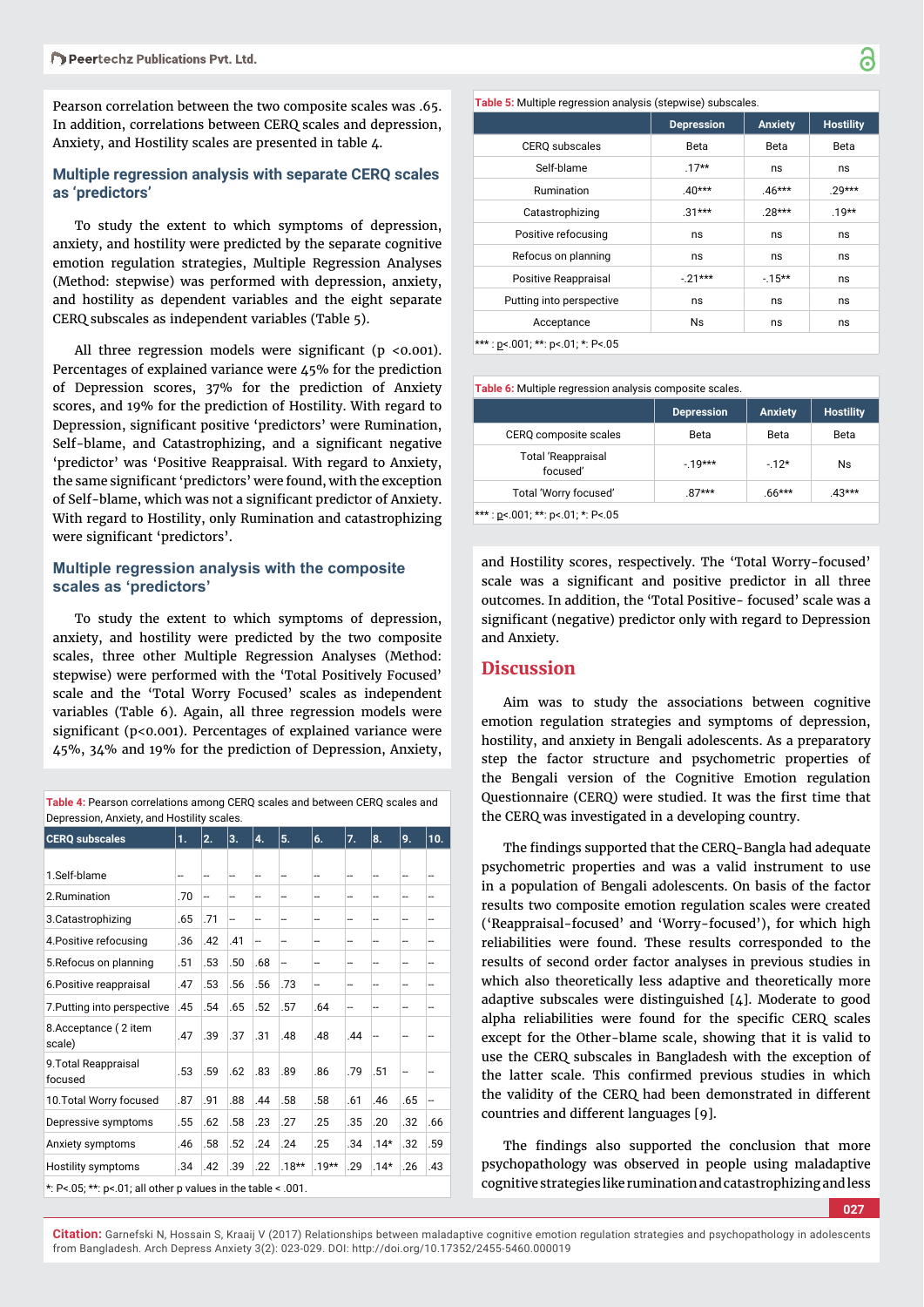psychopathology was observed in people using more adaptive strategies like positive re-appraisal [3]. More specifically, the results showed that the more a 'Worry-focused' cognitive style was used (including rumination, catastrophizing and self-blame), the more Depression, Anxiety, and Hostility symptoms were reported. In addition, a 'Reappraisal-focused' style (including Positive reappraisal, Positive refocusing, Planning and Putting into Perspective) was associated with the reporting of less Depression and Anxiety symptoms (but not with Hostility). These results fitted in with the findings of previous studies, where similar relationships were found in various groups (ranging from early adolescents to elderly) [3]. In addition, it shows that the specific strategies predicting psychopathology in a developing country like Bangladesh do not differ from the strategies predicting psychopathologies in economically more developed countries. This underlines the universal importance of cognitive emotion regulation strategies as associated factors of psychopathology.

These results provide suggestions for interventions. They confirm a universal benefit of interventions that focus on changing maladaptive emotion regulation [21]. They show that in a country like Bangladesh – just like in other countries-, targets for prevention and intervention of psychopathology could be found in changing maladaptive cognitive strategies like rumination, catastrophizing, and self-blame into more adaptive strategies like positive reappraisal. Focusing such interventions on adolescents at an early age may reduce the risks of developing psychopathology during adulthood [22], which is important, given the present limitations of mental health services in Bangladesh.

There are some limitations of the study that should be mentioned. First of all, the research was based on crosssectional data. Therefore, no conclusions can be drawn about causality. Secondly, the results of the present study were based on self-reported data, which may limit the validity of the results. In addition, only eight of the nine subscales of the CERQ could be used because of the low reliability of the subscale Other-blame. Further research should investigate if this reflects a cultural issue or if it has to do with the translation. Although a thorough translation-back-translation method was applied, the meaning of some items could have received a (slightly) different meaning. Future studies should therefore further investigate the translated CERQ-Bangla, replicate this study, use other data-assembly methods like interviews, and include prospective elements.

In conclusion, the present study found indications for relationships between cognitive emotion regulation strategies and psychopathology in adolescents in Bangladesh. This provides possible targets for interventions to improve mental health. However, because this was the first study that focused on such relationships in Bangladesh, further research is necessary. If the results can be confirmed, interventions should be developed to help youngsters change their cognitive styles from worrying to reappraisal.

# **Acknowledgements**

We would like to thank Prof. Dr. Mohammad Mahmudur Rahman, for his contributions to the translation process.

#### **References**

- 1. Hock RS, Or F, Kolappa K, Burkey MD, Surkan PJ, et al. (2012) A new resolution for global mental health. Lancet 379: 1367-1368. **Link:** https://goo.gl/tG3Qkw
- 2. Hossain MD, Ahmed HU, Chowdhury WA, Niessen LW, Alam DS (In press) (2004) Mental disorders in Banglades: a systematic review. BMC Psychiatry 14:216. **Link:** https://goo.gl/i25HVa
- 3. Garnefski N, Kraaij V (2006) Relationships between cognitive emotion regulation strategies and depressive symptoms: A comparative study of five specific samples. Personality and Individual Differences 40: 1659-1669. Link: https://goo.gl/TkhwAQ
- 4. Garnefski N, Kraaij V, Spinhoven P (2001) Negative life events, cognitive emotion regulation and emotional problems. Personality and Individual Differences 30: 1311-1327. **Link:** https://goo.gl/PUFDjD
- 5. Thompson RA (1991) Emotional regulation and emotional development. Educational Psychology Review 3: 269-307. **Link:** https://goo.gl/xVu7rj
- 6. Thompson RA (1994) Emotional regulation: a theme in search for definition. Monogr Soc Res Child Dev 59: 25-52. **Link:** https://goo.gl/Wa7vtx
- 7. Compas BE, Orosan PG, Grant KE (1993) Adolescent stress and coping: mplications for psychopathology during adolescence. Journal of Adolescence 16: 331–349. **Link:** https://goo.gl/EUVdK1
- 8. Garnefski N, et al. (2001) De relatie tussen cognitieve copingstrategieeen en symptomen van depressie, angst en suicidaliteit [Relationships between cognitive coping strategies and symptoms of depression, anxiety, and suiciality]. Gedrag en Gezondheid 29: 148-158.
- 9. Domínguez-Sánchez FJ, Lasa-Aristu A, Amor PJ, Holgado-Tello FP (2013) Psychometric properties of the Spanish version of the Cognitive Emotion Regulation Questionnaire. Assessment 20: 253-261. **Link:** https://goo.gl/jFFNQV
- 10. Cerutti R, Presaghi F, Manca M, Gratz KL (2012) Deliberate Self-Harm Behavior Among Italian Young Adults: Correlations With Clinical and Nonclinical Dimensions of Personality. Am J Orthopsychiatry 82: 298-308. **Link:** https://goo.gl/rZKuKq
- 11. Öngen D ( 2010) Cognitive emotion regulation in the prediction of depression and submissive behavior: Gender and grade level differences in Turkish adolescents. Procedia - Social and Behavioral Sciences 9: 1516-1523. **Link:** https://goo.gl/Ey318m
- 12. Tuna E, Bozo O (2012) The Cognitive Emotion Regulation Questionnaire: Factor Structure and Psychometric Properties of the Turkish Version. Journal of Psychopathology and Behavioral Assessment 34: 564-570. **Link: Link:** https://goo.gl/9MuET2
- 13. Dadkhah A (2012) Cognitive Emotion Regulation in aged people: Standardization of Cognitive Emotion Regulation Questionnaire in Iran. Iranian Rehabilitation Journal 10 : 24-27. **Link:** https://goo.gl/yphLes
- 14. Omran M ( 2011) Relationships between cognitive emotion regulation strategies with depression and anxiety. Open Journal of Psychiatry 1: 106- 109. **Link:** https://goo.gl/T9piDV
- 15. Zhu X, Auerbach RP, Yao S, Abela JRZ, Xiao J, et al. (2008) Psychometric properties of the Cognitive Emotion Regulation Questionnaire: Chinese version. Cognition and Emotion 22: 288-307. **Link:** https://goo.gl/LyBpoj
- 16. Jermann F, Van der Linden M, Acremont M, Zermatten A (2006) Cognitive Emotion Regulation Questionnaire(CERQ). European Journal of Psychological Assessment 22: 126-131. **Link:** https://goo.gl/aaJo95

**028**